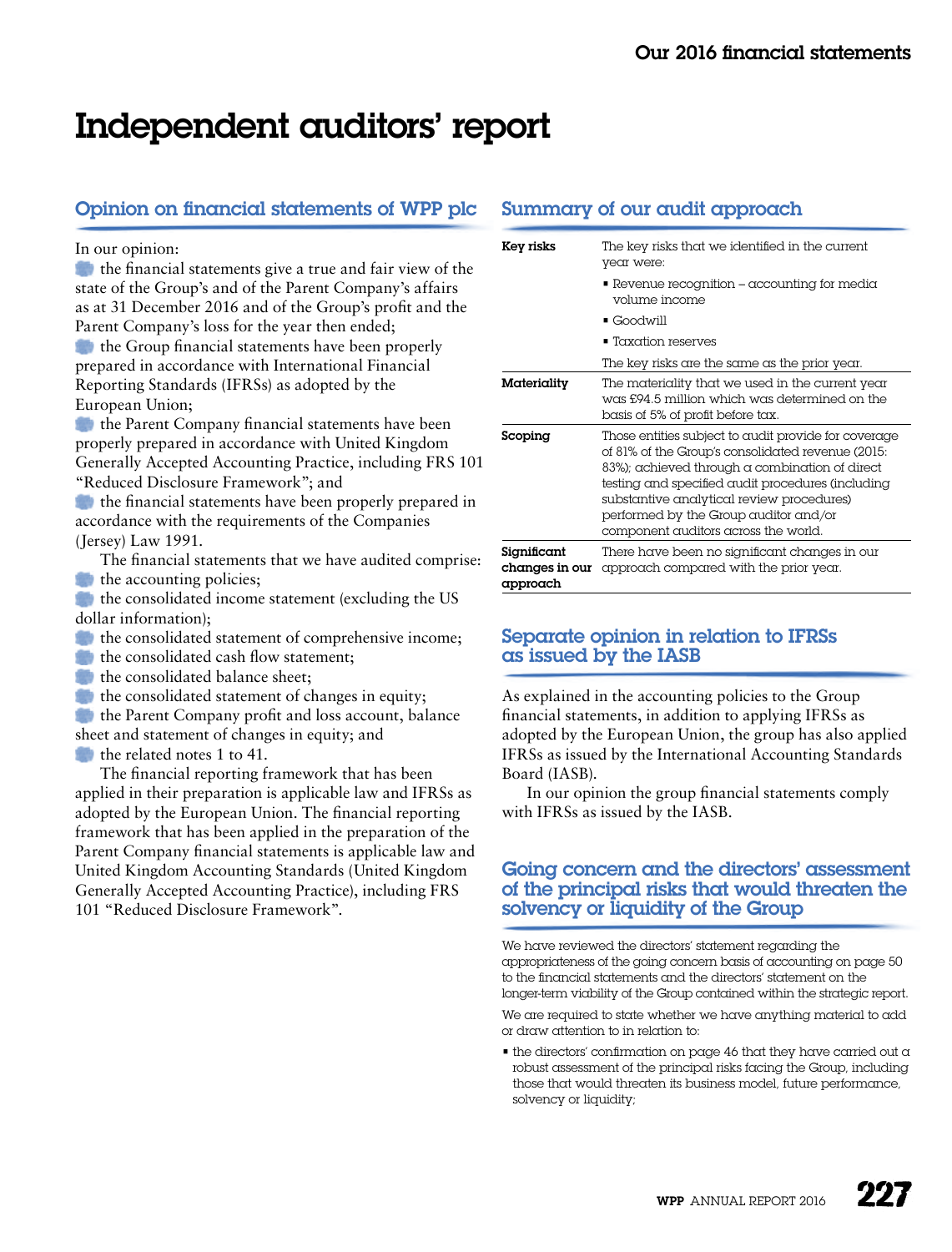Independent auditors' report

- the disclosures on pages 47 to 50 that describe those risks and explain how they are being managed or mitigated;
- the directors' statement on page 175 to the financial statements about whether they considered it appropriate to adopt the going concern basis of accounting in preparing them and their identification of any material uncertainties to the Group's ability to continue to do so over a period of at least twelve months from the date of approval of the financial statements;
- the directors' explanation on page 50 as to how they have assessed the prospects of the Group, over what period they have done so and why they consider that period to be appropriate, and their statement as to whether they have a reasonable expectation that the Group will be able to continue in operation and meet its liabilities as they fall due over the period of their assessment, including any related disclosures drawing attention to any necessary qualifications or assumptions.

We confirm that we have nothing material to add or draw attention to in respect of these matters. We agreed with the directors' adoption of the going concern basis of accounting and we did not identify any such material uncertainties. However, because not all future events or conditions can be predicted, this statement is not a guarantee as to the Group's ability to continue as a going concern.

# Independence

We are required to comply with the Financial Reporting Council's Ethical Standards for Auditors and confirm that we are independent of the Group and we have fulfilled our other ethical responsibilities in accordance with those standards.

We confirm that we are independent of the Group and we have fulfilled our other ethical responsibilities in accordance with those standards. We also confirm we have not provided any of the prohibited non-audit services referred to in those standards.

## Our assessment of risks of material misstatement

The assessed risks of material misstatement described below are those that had the greatest effect on our audit strategy, the allocation of resources in the audit and directing the efforts of the engagement team. As part of our risk assessment procedures we obtained an understanding of and tested the design, implementation and operating effectiveness of internal controls (at Group level and at each of the full scope audit components) that respond to the identified risks, in addition to performing the substantive audit procedures detailed below.

| <b>Risk</b>                                                                                                                                                                                                                                                                                                                                                                                                                                                                                                                                                                                                                                                                                                                                                                                                                      | How the scope of our substantive audit procedures responded<br>to the risk                                                                                                                                                                                                                                                                                                                                                                                                                                                                                                                                                                                                                                                                                                                                                                                                                                                                                                   | Key observations                                                                                                    |
|----------------------------------------------------------------------------------------------------------------------------------------------------------------------------------------------------------------------------------------------------------------------------------------------------------------------------------------------------------------------------------------------------------------------------------------------------------------------------------------------------------------------------------------------------------------------------------------------------------------------------------------------------------------------------------------------------------------------------------------------------------------------------------------------------------------------------------|------------------------------------------------------------------------------------------------------------------------------------------------------------------------------------------------------------------------------------------------------------------------------------------------------------------------------------------------------------------------------------------------------------------------------------------------------------------------------------------------------------------------------------------------------------------------------------------------------------------------------------------------------------------------------------------------------------------------------------------------------------------------------------------------------------------------------------------------------------------------------------------------------------------------------------------------------------------------------|---------------------------------------------------------------------------------------------------------------------|
| Revenue recognition - accounting for media<br>volume income                                                                                                                                                                                                                                                                                                                                                                                                                                                                                                                                                                                                                                                                                                                                                                      | We have:<br>• Checked that management could demonstrate that                                                                                                                                                                                                                                                                                                                                                                                                                                                                                                                                                                                                                                                                                                                                                                                                                                                                                                                 | The results of our<br>testing were satisfactory.                                                                    |
| Assessing the timing of recognition and valuation<br>of media volume income earned from media<br>owners is an area of complexity and judgement<br>due to the need for management to determine at<br>what point persuasive evidence of agreement<br>with the media owner exists and to interpret<br>the variety of language used in the underlying<br>contractual terms with media owners.<br>Assessing the valuation of media volume income<br>is also an area of complexity with regards to<br>whether the media volume income is required to<br>be passed back to the client and on what basis to<br>calculate such passback. Given the complexity<br>and judgement involved the timing of recognition<br>and the valuation of media income are<br>considered to be key audit risks.<br>Refer to page 125 (Review of the Audit | persuasive evidence exists in respect of the arrangement<br>with the media owner at the time media volume income<br>is recorded, and viewed this evidence on a sample basis.<br>• Challenged the timing of recognition and valuation of<br>media volume income earned from media owners by<br>understanding the rationale for income recognised in the<br>current year in respect of media investment activity in prior<br>periods and verifying the accounting for arrangements that<br>are non-coterminous with the Group's year end.<br>• Assessed management's interpretation of contractual terms<br>with media owners and clients in determining the valuation<br>of media volume income and determined whether<br>consistent judgement has been applied year on year.<br>• Assessed the ageing of balance sheet provisions for<br>the pass back of media volume income to clients and<br>challenged management where brought forward<br>provisions had been released. | We consider the<br>timing and valuation<br>of media volume<br>income recognised<br>in the year to<br>be reasonable. |
| Committee) and page 177 (accounting policies).                                                                                                                                                                                                                                                                                                                                                                                                                                                                                                                                                                                                                                                                                                                                                                                   | • Analysed and understood the trend of media volume<br>income recognised against prior year activity.                                                                                                                                                                                                                                                                                                                                                                                                                                                                                                                                                                                                                                                                                                                                                                                                                                                                        |                                                                                                                     |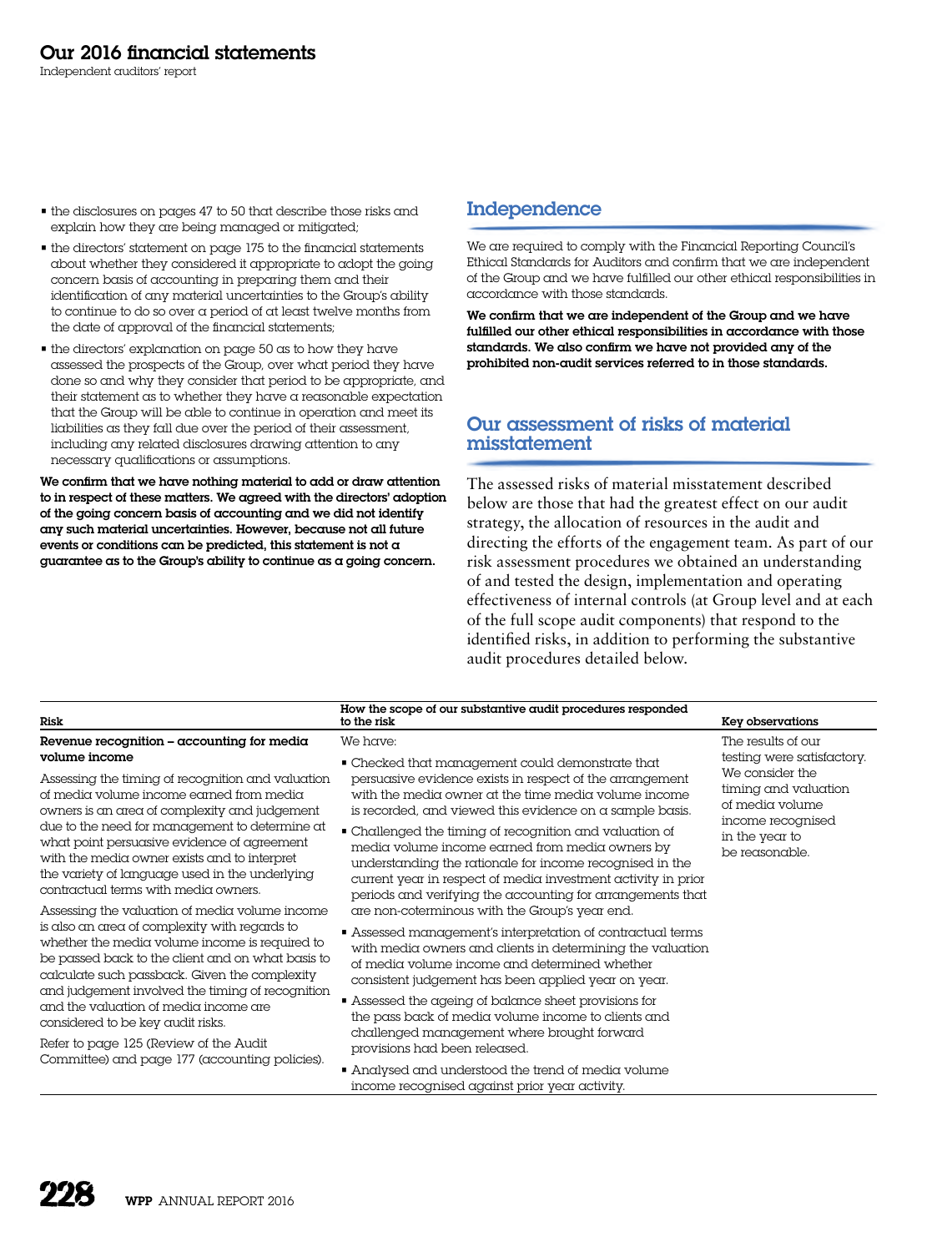## Our 2016 financial statements

Independent auditors' report

| Risk                                                                                                                                                                                                                                                                                                                                                                                                                                                                                                                                                                                                                                             | How the scope of our substantive audit procedures responded<br>to the risk                                                                                                                                                                                                                                                                                                                                                                                                                                                                                                                                                                                       | Key observations                                                                                                                                                                                                                           |
|--------------------------------------------------------------------------------------------------------------------------------------------------------------------------------------------------------------------------------------------------------------------------------------------------------------------------------------------------------------------------------------------------------------------------------------------------------------------------------------------------------------------------------------------------------------------------------------------------------------------------------------------------|------------------------------------------------------------------------------------------------------------------------------------------------------------------------------------------------------------------------------------------------------------------------------------------------------------------------------------------------------------------------------------------------------------------------------------------------------------------------------------------------------------------------------------------------------------------------------------------------------------------------------------------------------------------|--------------------------------------------------------------------------------------------------------------------------------------------------------------------------------------------------------------------------------------------|
| Goodwill                                                                                                                                                                                                                                                                                                                                                                                                                                                                                                                                                                                                                                         | We have:                                                                                                                                                                                                                                                                                                                                                                                                                                                                                                                                                                                                                                                         | The results of our testing<br>were satisfactory and<br>we concur that the<br>assumptions used in<br>the impairment model,<br>including the discount<br>rate, and level of<br>goodwill impairment<br>booked in the year are<br>appropriate. |
| Given the magnitude of the goodwill balance<br>and the continued economic uncertainty in<br>certain regions, it is important to ensure that the<br>goodwill impairment review is approached in $\alpha$<br>robust manner to identify potential impairments,<br>where necessary.                                                                                                                                                                                                                                                                                                                                                                  | • Challenged the key assumptions used in the impairment<br>model for goodwill, including specifically the operating cash<br>flow projections, discount rates, and long term growth rates.<br>The key assumptions used for estimating cash flow<br>projections in the Group's impairment testing are those<br>relating to revenue growth and operating margin.                                                                                                                                                                                                                                                                                                    |                                                                                                                                                                                                                                            |
| Determining whether the carrying value of<br>goodwill is recoverable requires management to                                                                                                                                                                                                                                                                                                                                                                                                                                                                                                                                                      | • Compared these assumptions to externally derived data<br>(where applicable) as well as forming our own assessment.                                                                                                                                                                                                                                                                                                                                                                                                                                                                                                                                             |                                                                                                                                                                                                                                            |
| make significant estimates concerning the<br>estimated future cash flows and associated<br>discount rates and growth rates based on<br>management's view of future business prospects.<br>The Group is highly acquisitive. As such, given                                                                                                                                                                                                                                                                                                                                                                                                        | • Engaged our internal fair value specialists who assisted in<br>computing an independent assessment of the discount rates<br>used and assessing the methodology used in preparing the<br>impairment testing model.                                                                                                                                                                                                                                                                                                                                                                                                                                              |                                                                                                                                                                                                                                            |
| the magnitude of the goodwill balance (2016:<br>£13,214 million, 2015: £10,671 million), and the                                                                                                                                                                                                                                                                                                                                                                                                                                                                                                                                                 | • Tested the integrity and mathematical accuracy of the<br>impairment model.                                                                                                                                                                                                                                                                                                                                                                                                                                                                                                                                                                                     |                                                                                                                                                                                                                                            |
| relative sensitivity to certain inputs to the<br>impairment testing process, in particular the                                                                                                                                                                                                                                                                                                                                                                                                                                                                                                                                                   | • Considered the sensitivity of the impairment testing model<br>to changes in key assumptions.                                                                                                                                                                                                                                                                                                                                                                                                                                                                                                                                                                   |                                                                                                                                                                                                                                            |
| discount rate, the valuation of goodwill is<br>considered a key audit risk.                                                                                                                                                                                                                                                                                                                                                                                                                                                                                                                                                                      | We also considered the adequacy of the Group's disclosures<br>in respect of its goodwill impairment testing and whether                                                                                                                                                                                                                                                                                                                                                                                                                                                                                                                                          |                                                                                                                                                                                                                                            |
| Refer to page 125 (Review of the Audit<br>Committee), page 177 (accounting policies)<br>and page 200 (financial disclosures).                                                                                                                                                                                                                                                                                                                                                                                                                                                                                                                    | disclosures about the sensitivity of the outcome of the<br>impairment assessment to reasonably possible changes<br>in key assumptions properly reflected the risks inherent in<br>such assumptions.                                                                                                                                                                                                                                                                                                                                                                                                                                                              |                                                                                                                                                                                                                                            |
| <b>Taxation reserves</b>                                                                                                                                                                                                                                                                                                                                                                                                                                                                                                                                                                                                                         | We have:                                                                                                                                                                                                                                                                                                                                                                                                                                                                                                                                                                                                                                                         | The results of our testing                                                                                                                                                                                                                 |
| There is uncertainty in respect of resolving<br>matters with tax authorities around the world.<br>The highly disaggregated nature of the Group<br>coupled with its acquisitive nature means that<br>there are a number of different $\text{tax}$ jurisdictions<br>in which the Group could be liable to pay tax,<br>making potential tax exposures a key audit risk.<br>Therefore assessing the Group's exposure to<br>significant tax risks and the level of provisions<br>recognised is an area of judgement.<br>Refer to page 125 (Review of the Audit<br>Committee), page 177 (accounting policies)<br>and page 196 (financial disclosures). | · Discussed and considered all significant taxation exposures<br>with Group management including their tax specialists.<br>• Together with our internal taxation specialists we<br>challenged the estimates and judgements made by<br>management when calculating the income tax payable in<br>each territory and the associated provisions held.<br>We reviewed correspondence with taxation authorities in<br>significant locations where available, as well as reviewing the<br>support or opinions received from external counsel and other<br>advisors where management has utilised such opinions to<br>make assumptions on the level of taxation payable. | were satisfactory.<br>There were no material<br>exceptions noted<br>when corroborating<br>management's<br>judgement to the<br>correspondence and<br>support reviewed<br>for those significant<br>tax reserves.                             |

The description of risks above should be read in conjunction with the significant issues considered by the Audit Committee discussed on page 125.

These matters were addressed in the context of our audit of the financial statements as a whole, and in forming our opinion thereon, and we do not provide a separate opinion on these matters.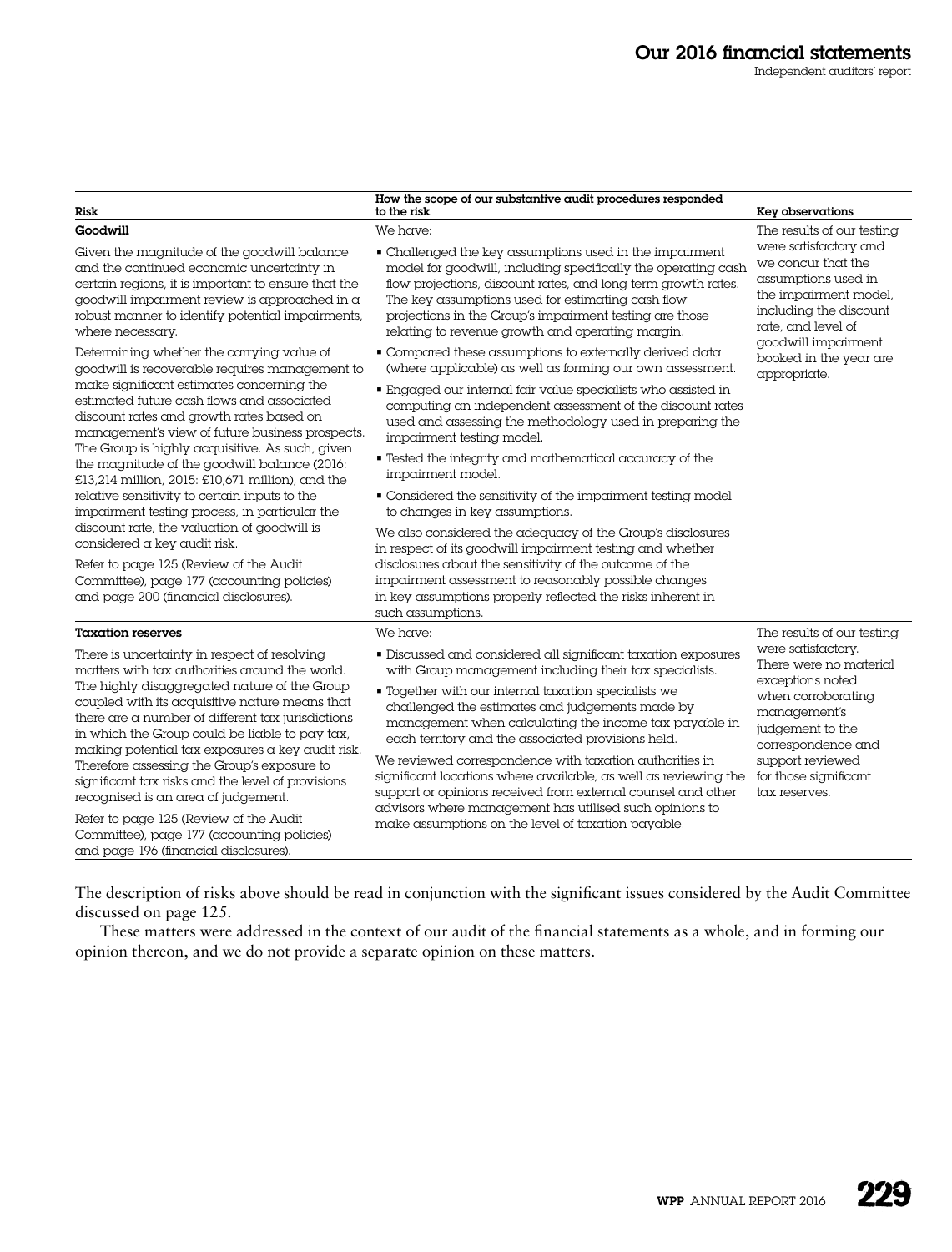# Our application of materiality

We define materiality as the magnitude of misstatement in the financial statements that makes it probable that the economic decisions of a reasonably knowledgeable person would be changed or influenced. We use materiality both in planning the scope of our audit work and in evaluating the results of our work.



Based on our professional judgement, we determined materiality for the financial statements as a whole as follows:

| Group<br>materiality                           | £94.5 million (2015: £76.6 million)                                                                                                                                                                                                                                                                                                                                                                                                                                                                                 |
|------------------------------------------------|---------------------------------------------------------------------------------------------------------------------------------------------------------------------------------------------------------------------------------------------------------------------------------------------------------------------------------------------------------------------------------------------------------------------------------------------------------------------------------------------------------------------|
| <b>Basis for</b><br>determining<br>materiality | 5% of profit before tax (2015: 5% of profit before tax).                                                                                                                                                                                                                                                                                                                                                                                                                                                            |
| Rationale<br>for the<br>benchmark<br>applied   | We have determined that the critical benchmark<br>for the Group was profit before tax because we<br>consider this measure to be what the shareholders<br>believe to be a key performance indicator for the<br>Group. We also considered this measure to be<br>suitable having compared to another benchmark:<br>our materiality is below 1% of equity (2015: below<br>1%). Materiality is higher than for the year ended<br>31 December 2015 primarily as a result of higher<br>profit before tax achieved in 2016. |

We agreed with the Audit Committee that we would report to the Committee all audit differences in excess of £1.0 million (2015: £0.75 million), as well as differences below that threshold that, in our view, warranted reporting on qualitative grounds. We also report to the Audit Committee on disclosure matters that we identified when assessing the overall presentation of the financial statements.

# An overview of the scope of our audit

As a result of the highly disaggregated nature of the Group, with operations in 112 countries and more than 3,000 offices among more than 150 companies within the Group, a significant portion of audit planning time is spent so that the scope of our work is appropriate to address the Group's identified risks of material misstatement. In selecting the components that are in scope each year, we refresh and update our understanding of the Group and its environment, including obtaining an understanding of the Group's system of internal controls, and assessing the risks of material misstatement at the Group level, in order to check that the units selected provide an appropriate basis on which to undertake audit work to address the identified risks of material misstatement. Such audit work represents a combination of procedures, all of which are designed to target the Group's identified risks of material misstatement in the most effective manner possible. Those entities subject to audit provide for coverage of 81% of the Group's consolidated revenue (2015: 83%); achieved through a combination of direct testing and specified audit procedures (including substantive analytical review procedures) performed by the Group auditor and/or component auditors across the world. Our audit work at the components is executed at levels of materiality appropriate for such components, which in all instances are capped at 50% of Group materiality. In order to support our conclusion that there were no significant risks of material misstatement of the aggregated financial information of the remaining components not subject to audit, we tested the consolidation process and carried out analytical procedures at the parent entity level using our bespoke data analytics tool.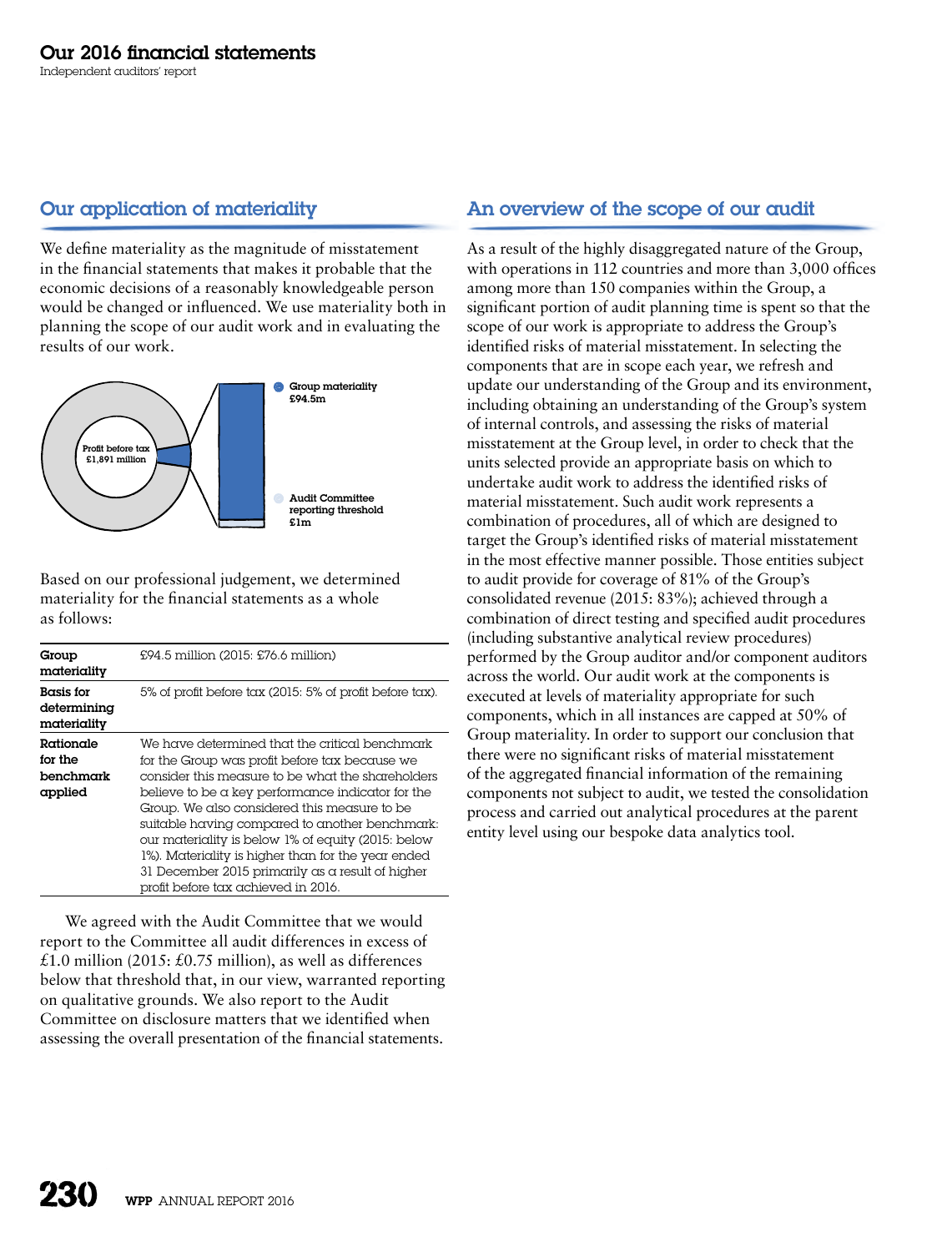#### How we work closely with component auditors

The Group audit team plans its visits to component auditors based on a carefully designed programme, which considers a variety of factors including size of entity and number of significant risks; this programme is put in place to check that appropriate oversight and guidance is provided to the component auditors through a combination of:

**upfront team briefings to all component teams;** site visits;

**C** central review of documentation; and

*risk assessment discussions and detailed* workpaper reviews.

These are designed so that the Senior Statutory Auditor visits all key locations across the Group on a regular basis. In addition we assess the competence of our component auditors.

In years when we do not visit a key location we will:

- include the component audit partner in our team briefing;
- discuss their risk assessment: and

**Figure 1** review documentation of the findings from their work. We also hold quarterly meetings with management

at a regional and global level in order to update our understanding of the Group and its environment on an on-going basis.

# Opinion on other matters prescribed by our engagement letter

In our opinion, based on the work undertaken in the course of the audit:

the part of the Directors' Remuneration Report to be audited has been properly prepared in accordance with the UK Companies Act 2006 as if that Act had applied to the Company;

**the information given in the Strategic Report and the** Directors' Report for the financial year for which the financial statements are prepared is consistent with the financial statements; and

**the Strategic Report and the Directors' Report have been** prepared in accordance with applicable legal requirements.

In the light of the knowledge and understanding of the company and its environment obtained in the course of the audit, we have not identified any material misstatements in the Strategic Report and the Directors' Report.

#### Matters on which we are required to report by exception

#### Adequacy of explanations received and accounting records

Under the Companies (Jersey) Law 1991 we are required to report to you if, in our opinion:

**We have not received all the information and** explanations we require for our audit; or

**proper accounting records have not been kept by the** Parent Company, or proper returns adequate for our audit have not been received from branches not visited by us; or the financial statements are not in agreement with the accounting records and returns.

**We have nothing to report in respect of these matters.**

#### Directors' remuneration

Under our engagement letter we are required to report if in our opinion certain disclosures of directors' remuneration that would be required by the UK Companies Act 2006 have not been made or the part of the Directors' Compensation Report to be audited is not in agreement with the accounting records and returns.

**We have nothing to report arising from these matters.**

#### Corporate Governance Statement

Under the Listing Rules we are also required to review part of the Corporate Governance Statement relating to the company's compliance with certain provisions of the UK Corporate Governance Code.

**We have nothing to report arising from our review.**

#### Our duty to read other information in the Annual Report

Under International Standards on Auditing (UK and Ireland), we are required to report to you if, in our opinion, information in the annual report is:

**M** materially inconsistent with the information in the audited financial statements; or

**apparently materially incorrect based on, or materially** inconsistent with, our knowledge of the Group acquired in the course of performing our audit; or

**otherwise misleading.**